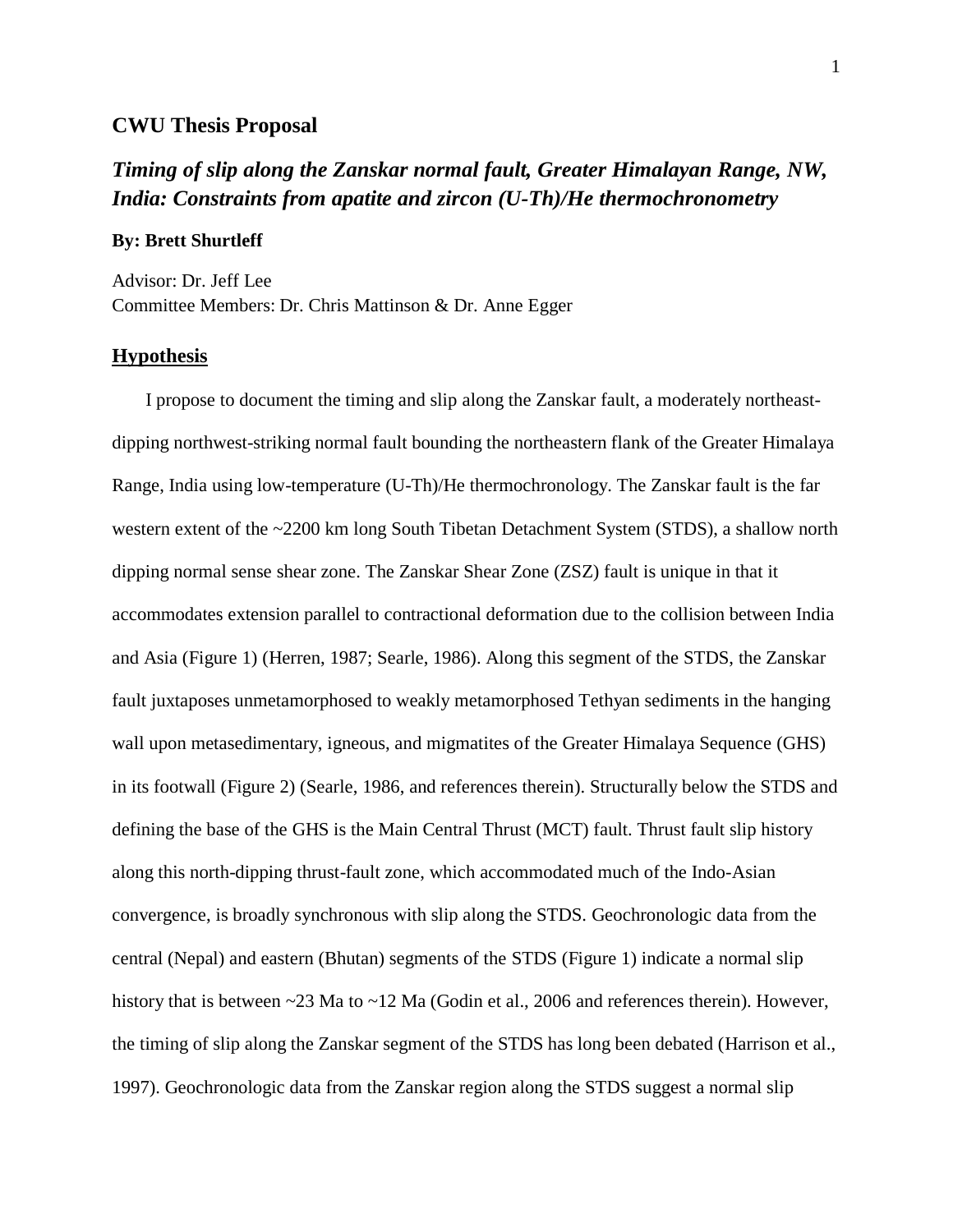history between ~26 Ma (Dèzes et al., 1999; Robyr et al., 2002) and ~8 Ma (Kumar et al., 1995), somewhat younger than farther to the east.

The Zanskar fault near Padum, India displays well-developed triangular facets (Figure 3) suggesting that normal slip along this part of the STDS could be Pliocene in age or younger. If true, then this slip history is younger than what has been previously documented elsewhere along the ZSZ segment of the STDS. To test this hypothesis, I propose to use (U-Th)/He thermochronology, a low-temperature thermochronology dating technique, on rock samples collected from the footwall of the Zanskar fault. (U-Th)/He thermochronology on apatite and zircon grains will constrain the time-temperature cooling history of footwall rocks as they were exhumed, during normal slip, through temperatures of  $\sim 180{\text{-}}60^{\circ}$ C. Apatite and zircon (U-Th)/He ages will allow me to document the timing of normal slip along the Zanskar fault, which will have spatial-temporal implications for the tectonic evolution of the Himalayan orogen.

#### **Scientific Rationale**

The development of the  $\sim$ 2500 km long High Himalaya and high standing Tibetan Plateau is the consequence of the Eocene- Recent continental collision between Indian and Asian plates (e.g. Searle, 1986). This collisional margin, which marks the northward subduction of continental India beneath Eurasia, exposes a series of north-dipping low angle normal and thrust faults, the STDS and MCT, respectively. Slip along these faults, is parallel to the contraction between India and Asia (e.g. Burchfield & Royden, 1985; Herren, 1987; Searle, 1986). A wealth of geochronologic data indicates the STDS was active from the late Oligocene, maybe as earlier as late Eocene/early Oligocene (Lee and Whitehouse, 2007), to Late Miocene (Godin et al., 2006 and references therein). Normal slip along the STDS is broadly contemporaneous with thrust slip along the MCT (Godin et al., 2006).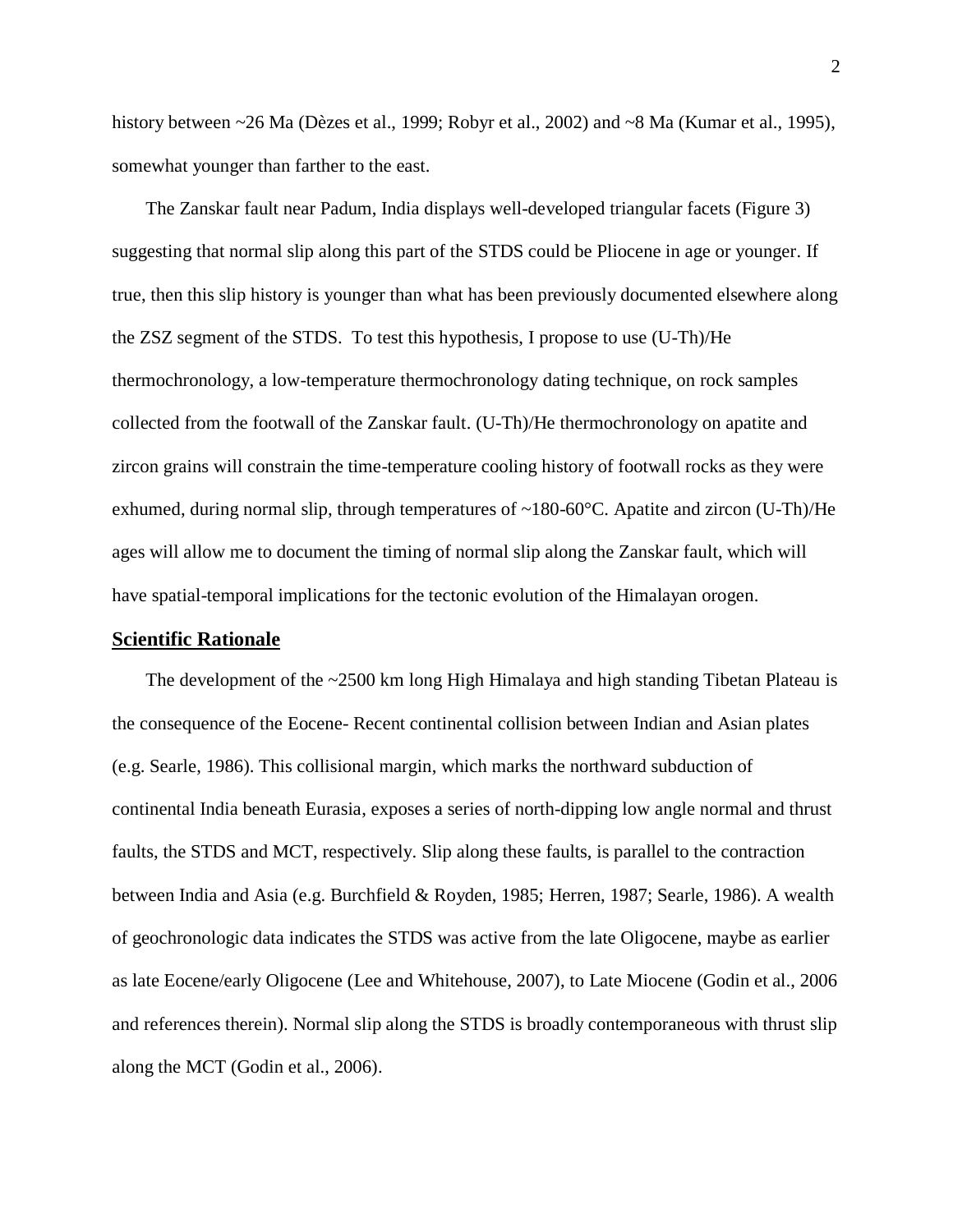To explain simultaneous slip along the STDS and MCT, Burchfiel and Royden (1985) proposed that the middle-crust formed a rigid wedge, bounded above and below by the STDS and MCT, respectively, that was extruded southward as a consequence of the gravitational collapse between the topographic high of Tibet and low elevation of India. More recently, the thermal-mechanical channel flow hypothesis was developed to explain the simultaneous normal slip movement along the STDS and thrust slip movement along the MCT (Beaumont et al., 2001, 2004). In this model, south-directed flow and exhumation of middle crust results from three components: low viscosity, a horizontal gravitational potential energy gradient between the high standing Tibetan Plateau and lowlands of India, and focused high rates of erosion along the southern flank of the Himalaya. Geochronologic data from along the STDS and MCT (Godin et al., 2006 and references therein) in connection with decreased sedimentation rates (Clift, 2006), suggest that channel flow had ceased by the middle Miocene due to the cessation of slip along Himalayan fault structures.

The ZSZ exposes well-developed triangular facets, suggesting normal slip as young as Pliocene, or maybe younger. If true, then this suggests that in this region of the Himalaya, channel flow continued after the middle Miocene or some other process drove normal slip along the ZSZ fault while slip along the STDS to the east had ceased.

#### **Local Geology**

In the NW High Himalaya, the Zanskar fault is a shallow to moderate northwest-striking northeast-dipping (10-53°) (Epard and Steck, 2004) normal fault that extends ~600 km along the western segment of the STDS (Herren, 1987; Searle et al., 1992). Recent field studies of the Zanskar fault escarpment near Padum reveal accentuated and well exposed triangular facets. The fault juxtaposes unmetamorphosed to weakly metamorphosed Cambrian to Eocene Tethyan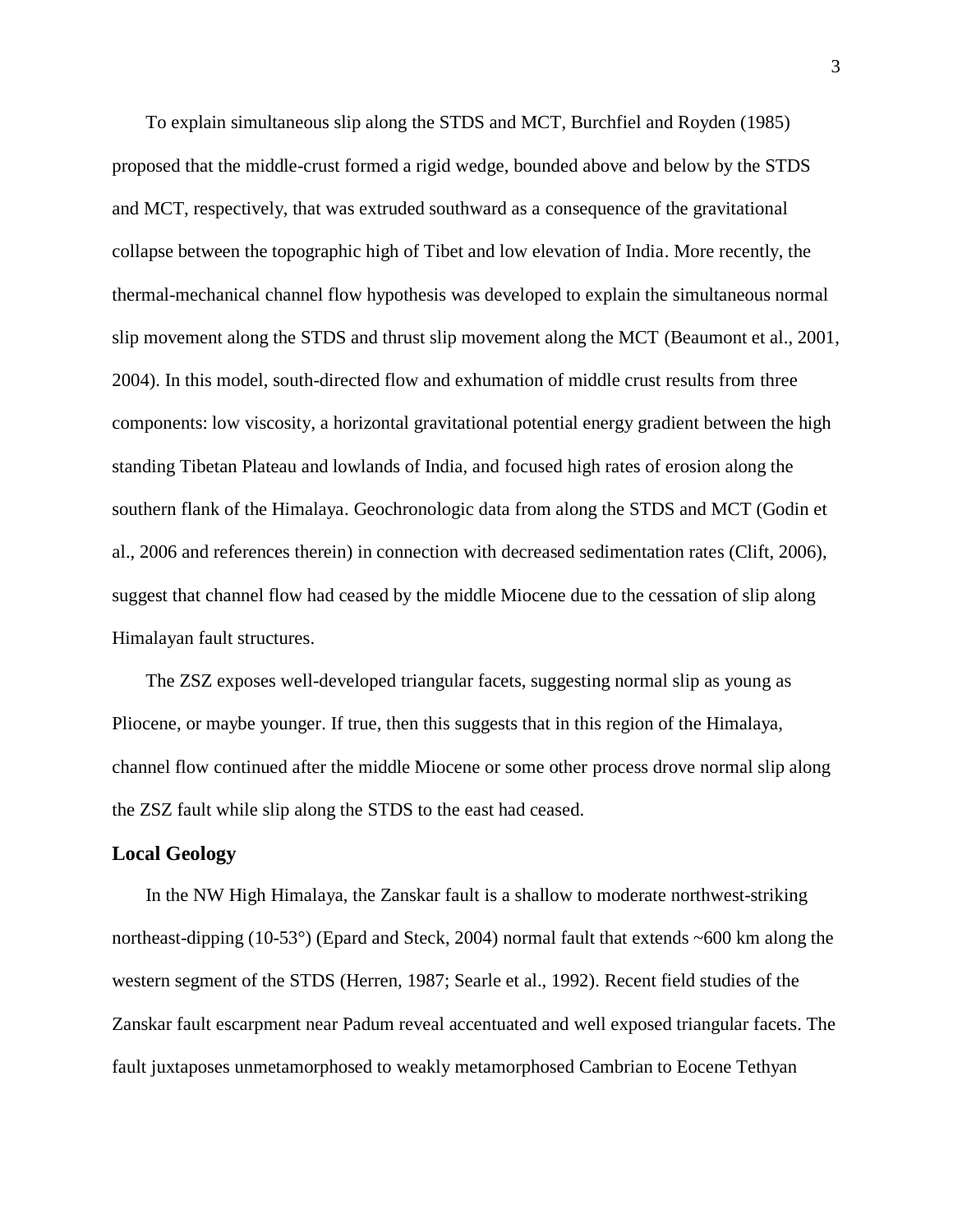sedimentary rocks in the hanging wall against high-grade metamorphic (amphibolite to migmatite) rocks of the GHS in the footwall (Herren, 1987; Searle, 1986). The GHS is composed of a Barrovian metamorphic series that record metamorphic grades from biotite- to sillimanite + K-feldspar in paragneisses associated with orthogneisses, minor mica schists, and metabasic rocks (Herren, 1987; Pognante, 1990; Searle et al, 1992). These footwall rocks are cross-cut by tourmaline-bearing leucogranitic sills and dikes (Dèzes et al., 1999; Searle et al., 2007). Kinematic analyses on footwall and hanging-wall rocks indicate a top down to the northeast sense of shear across the ZSZ (Dèzes et al., 1999; Herren, 1987; Searle et al., 1992)

#### **ZSZ Slip History**

Previous geochronologic studies along the ZSZ segment of the STDS have utilized U/Pb (Dèzes et al., 1999), Rb/Sr (Inger, 1998),  ${}^{40}Ar/{}^{39}Ar$  (Dèzes et al., 1999), and fission-track (Kumar et al., 1995) dating methods with a closure temperature range of  $\sim 650{\text -}120^{\circ}\text{C}$  to quantitatively document the timing of slip (Godin et al., 2006). Rb-Sr geochronology on metamorphic muscovite and biotite along the Zanskar fault yielded an age of ~26 Ma, which was interpreted by Inger (1998) as the initiation age of ductile extension in the footwall of the ZSZ. Metamorphic muscovite  ${}^{40}Ar^{39}Ar$  and monazite U-Pb geochronology on leucogranitic rocks along the ZSZ led Dèzes and others (1999) to suggest that ductile shear in the footwall of the Zanskar fault occurred at a somewhat younger time period between 22.2-19.8 Ma, with brittle slip ending at ~19.8 Ma. Apatite fission-track geochronology on footwall rocks near Padum by Kumar and others (1995), yielded cooling ages between ~11.7-8.0 Ma suggesting a slightly older normal slip history than elsewhere along the STDS. Geomorphological observations of the welldeveloped triangular facets along the Zanskar fault zone imply that normal slip may be as young as Pliocene. To test this hypothesis, I will complete (U-Th)/He thermochronology on apatite and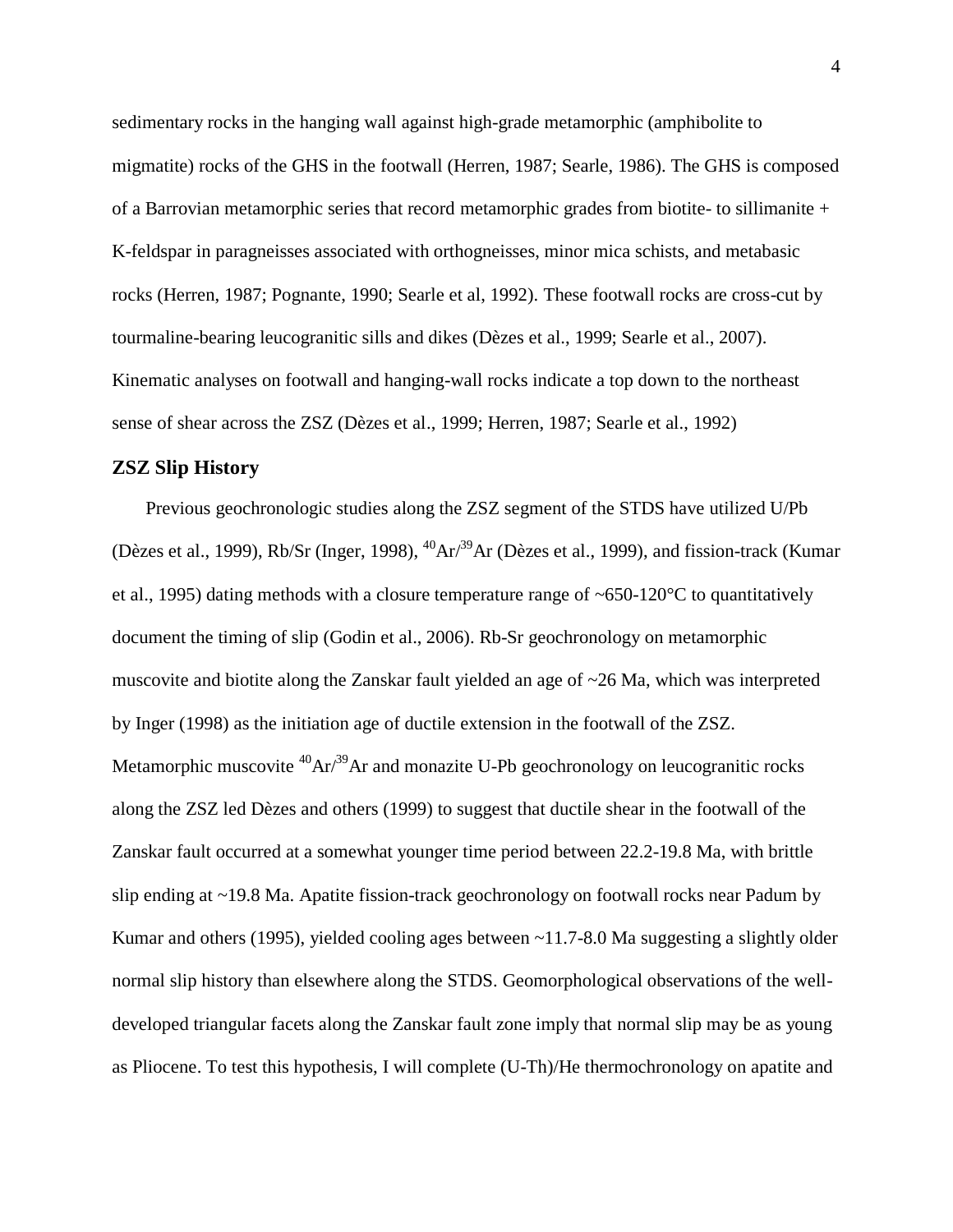zircon taken from ZSZ footwall rocks to document the low-temperature cooling history. Apatite and zircon (U-Th)/He thermochronology has not been applied to this segment of the STDS to evaluate its low-temperature cooling history.

#### **Proposed Research**

To test my hypothesis, I will apply low-temperature (U-Th)/He thermochronology on zircon and apatite grains separated from samples obtained from the footwall of the Zanskar fault. Samples were collected at ~50 m intervals along three vertical transects up the Zanskar triangular facets (the escarpment) between elevations of  $\sim$ 3722 m and  $\sim$ 4650 m (Figure 4). (U-Th)/He dating of apatite and zircon is an effective and well-established low- to moderate-temperature thermochronometric technique used to quantify the low-temperature cooling and exhumation history of exposed footwall rocks along a normal fault (Reiners et al, 2005; Stockli, 2005; and references therein). The closure temperatures for  $(U-Th)/He$  in zircon and apatite are  $\sim 185^{\circ}C$  and ~70 $\degree$ C, respectively, and with partial retention zones that are ~190-130 $\degree$ C and ~80-40 $\degree$ C, respectively (Stockli, 2005). (U-Th)/He thermochronometry will provide time-temperature constraints for each mineral along the sampling transects, from which the timing of slip along the Zanskar segment of the STDS can be assessed (Figure 5). Modeling of (U-Th)/He data using the software program HeMP (Lee et al., 2011) will provide model cooling histories and geothermal gradients for each suite of samples. Constraints on the young slip history along the ZSZ will allow me to assess the validity of the channel flow model for the development of the NW Himalaya.

#### **Anticipated Results**

The geomorphological expression of the ZSZ near Padum suggests that this normal fault records slip as young as Pliocene, if not younger. To test the implications of this observation, I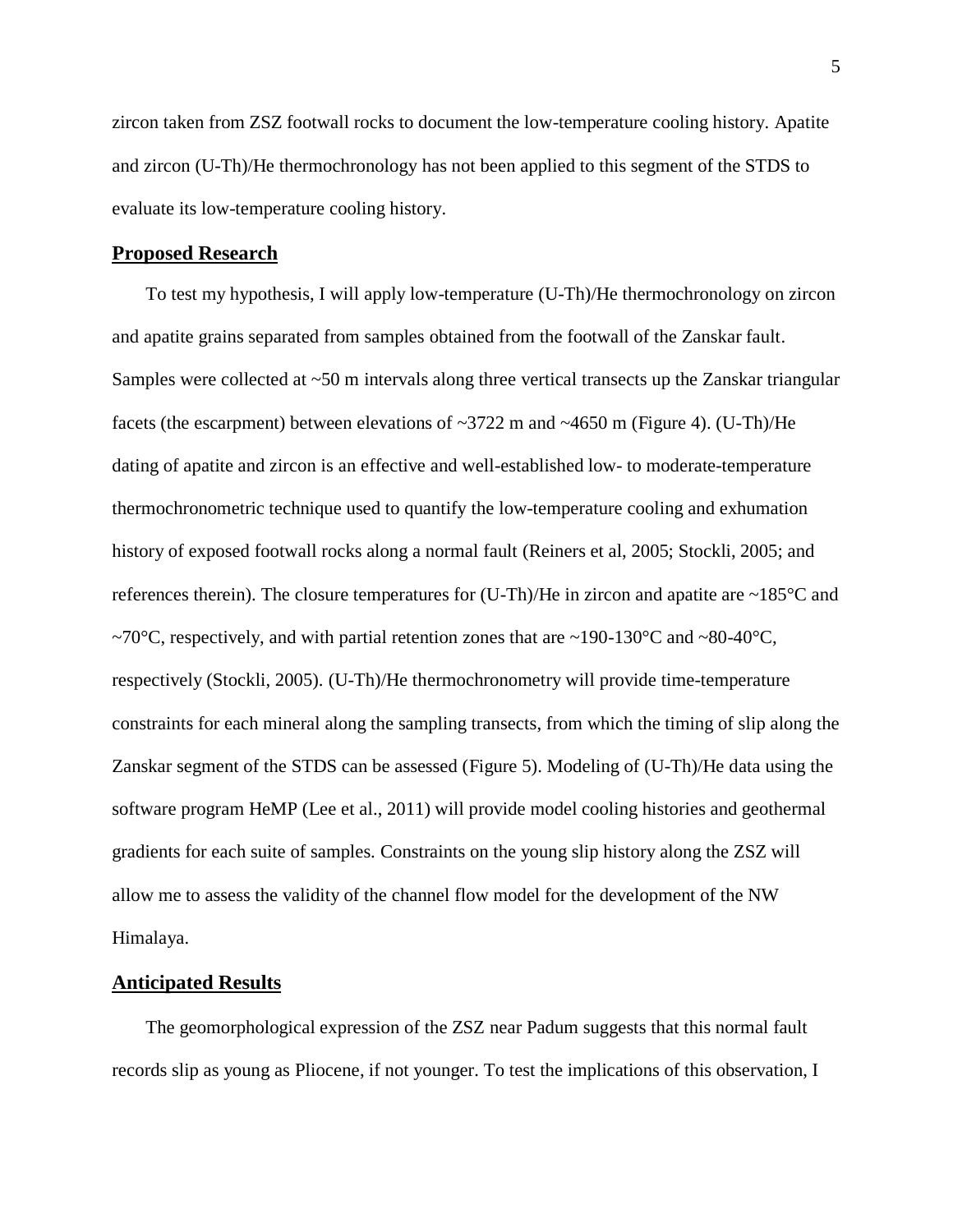will apply (U-Th)/He thermochronology to zircon and apatite minerals from high-grade metamorphic quartzite, and leucogranites taken along the Zanskar fault escarpment. The results should show that normal slip has occurred along this segment of the STDS since the Pliocene. In the central Himalayas, the channel flow model predicts the southward flow of the GHS bounded above by the STDS and below by the MCT. Geochronologic data suggest that slip along these two fault systems ceased during the Middle Miocene. A Pliocene slip history along the Zanskar fault will imply that the channel flow hypothesis will have to be re-evaluated for the NW Himalaya.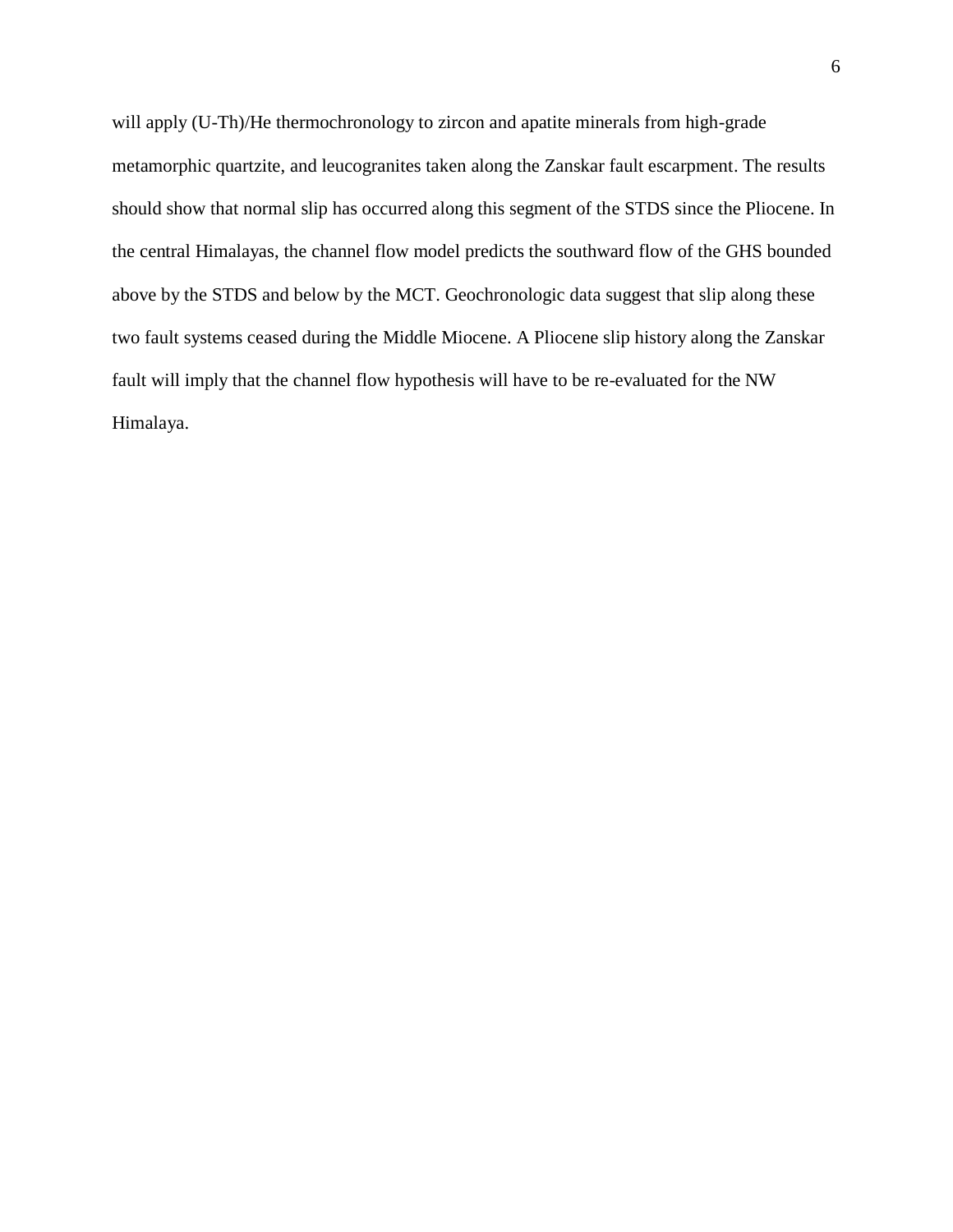## **Figures**



Figure 1. Satellite image showing Indian plate moving northeastward with respect to the Asian plate (Tibet). The Main Boundary Thrust fault (sawteeth) marks the boundary between the two continental plates. Black box shows location of the study area relative to central (Nepal) and eastern (Bhutan) regions of the Himalaya.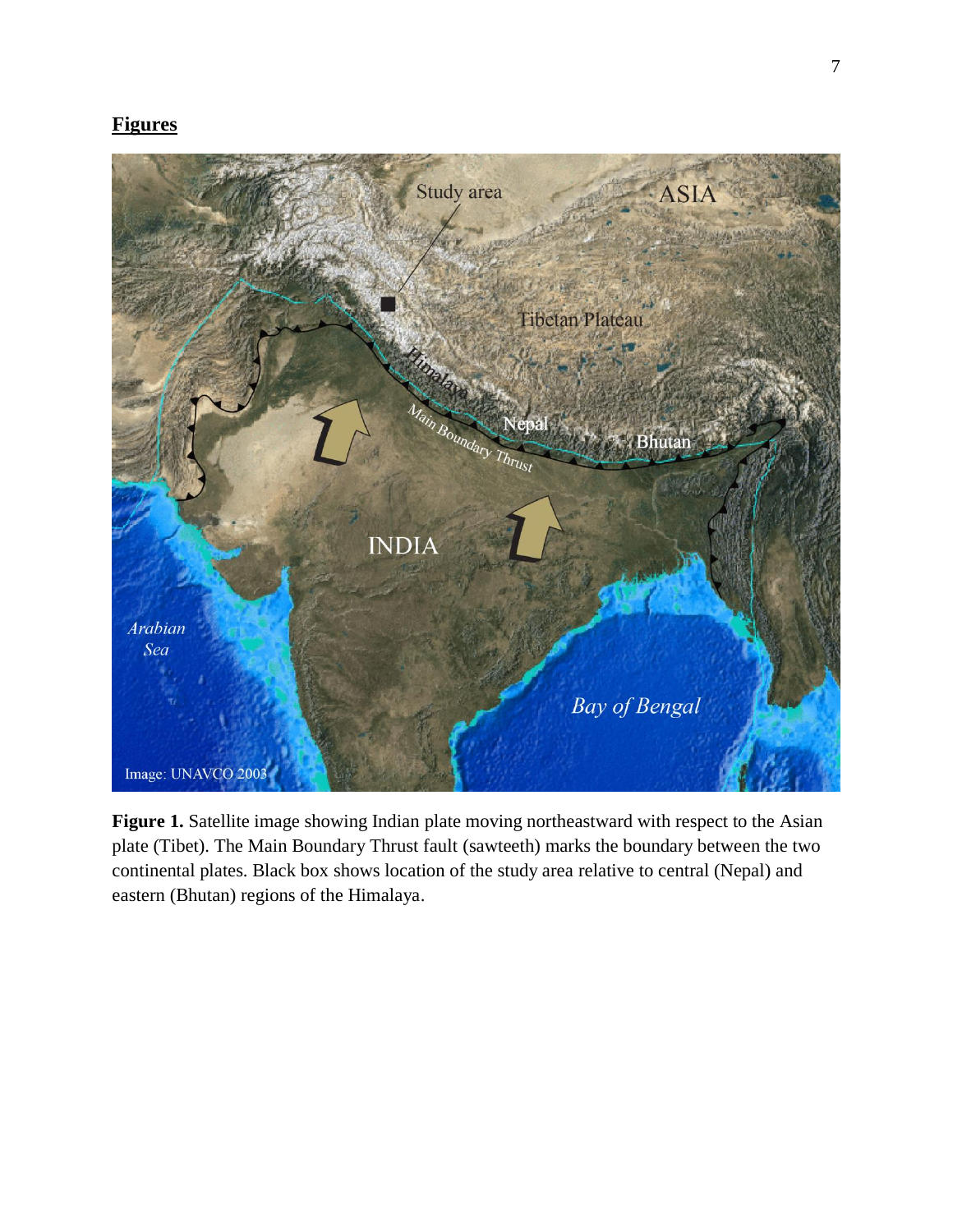

**Figure 2.** Simplified geologic map of the Zanskar Region showing location and orientation of the three vertical (U-Th)/He sampling transects (orange lines) that cross the exhumed footwall of the Zanskar fault. Map modified from Robyr et al. (2002), and (2006); and Searle et al. (1992).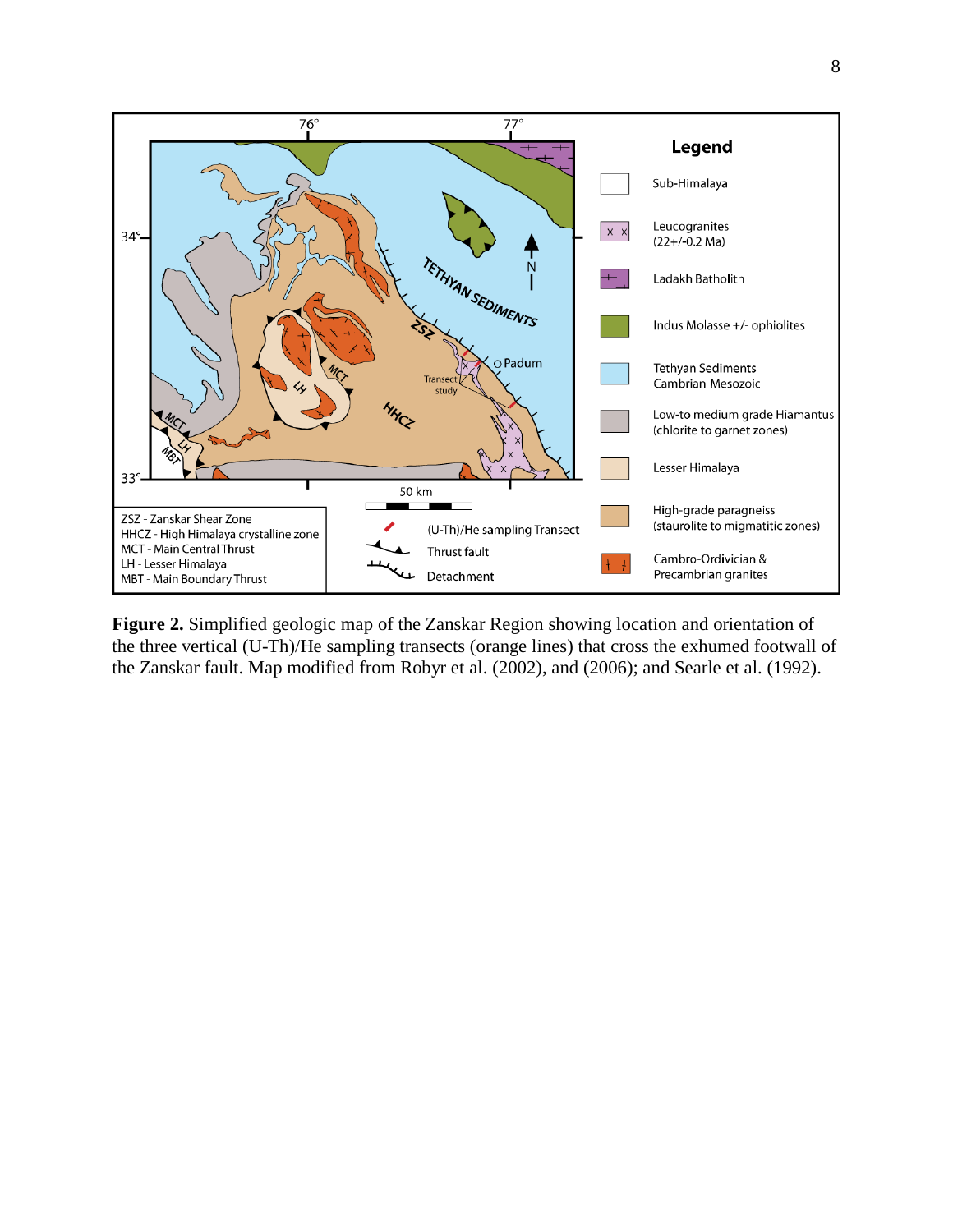

**Figure 3.** Oblique view of Zanskar fault scarp (FS) showing well-exposed triangular facets near Padum, India. Arrows below FS indicate approximate dip-direction. Mountains in the background are the Greater Himalaya Range (GHR) with Quaternary alluvium (Qa) in the foreground. View is to the southwest.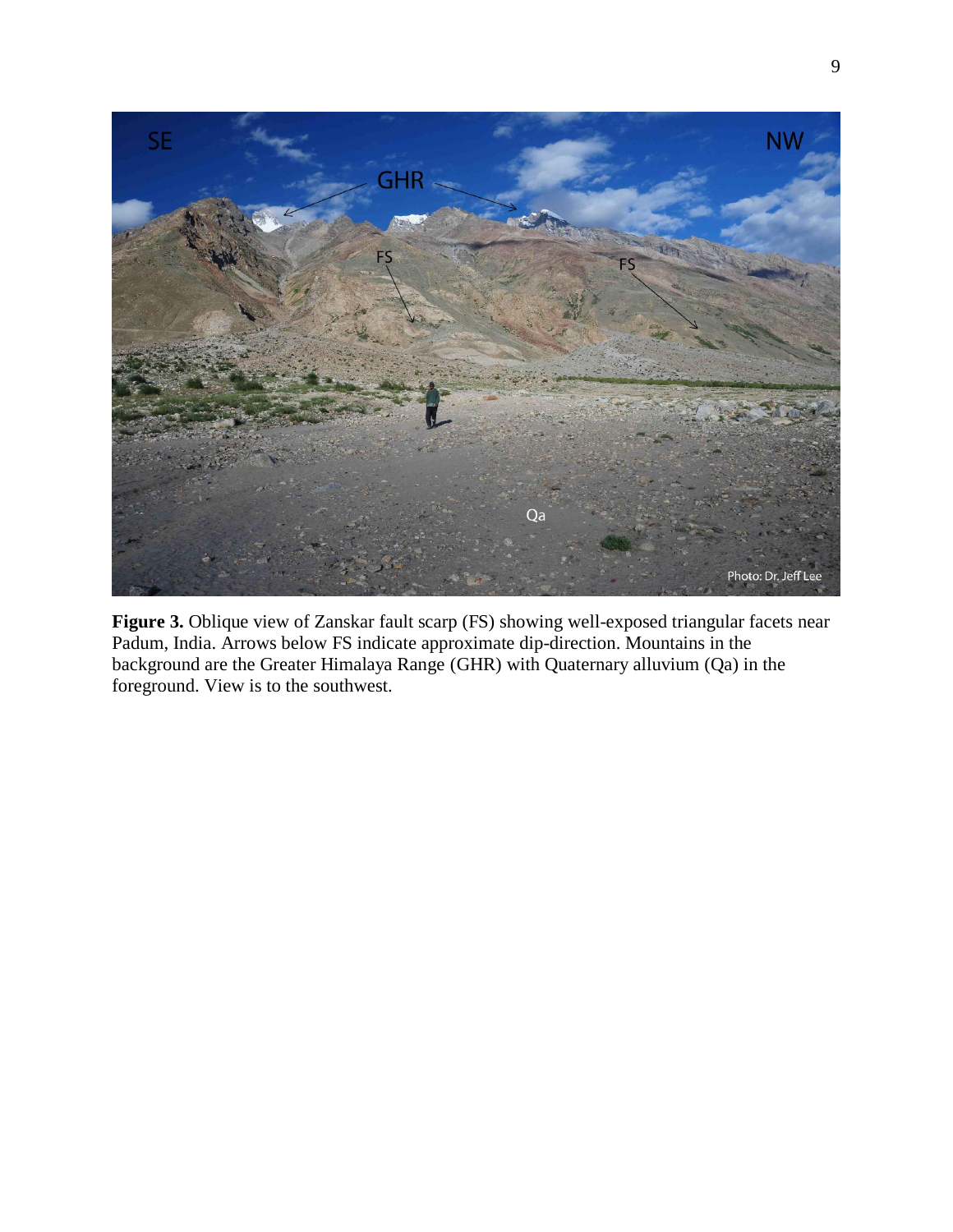

**Figure 4.** Google Earth oblique image showing vertical sampling transect (T2) along the exhumed footwall of the Zanskar fault.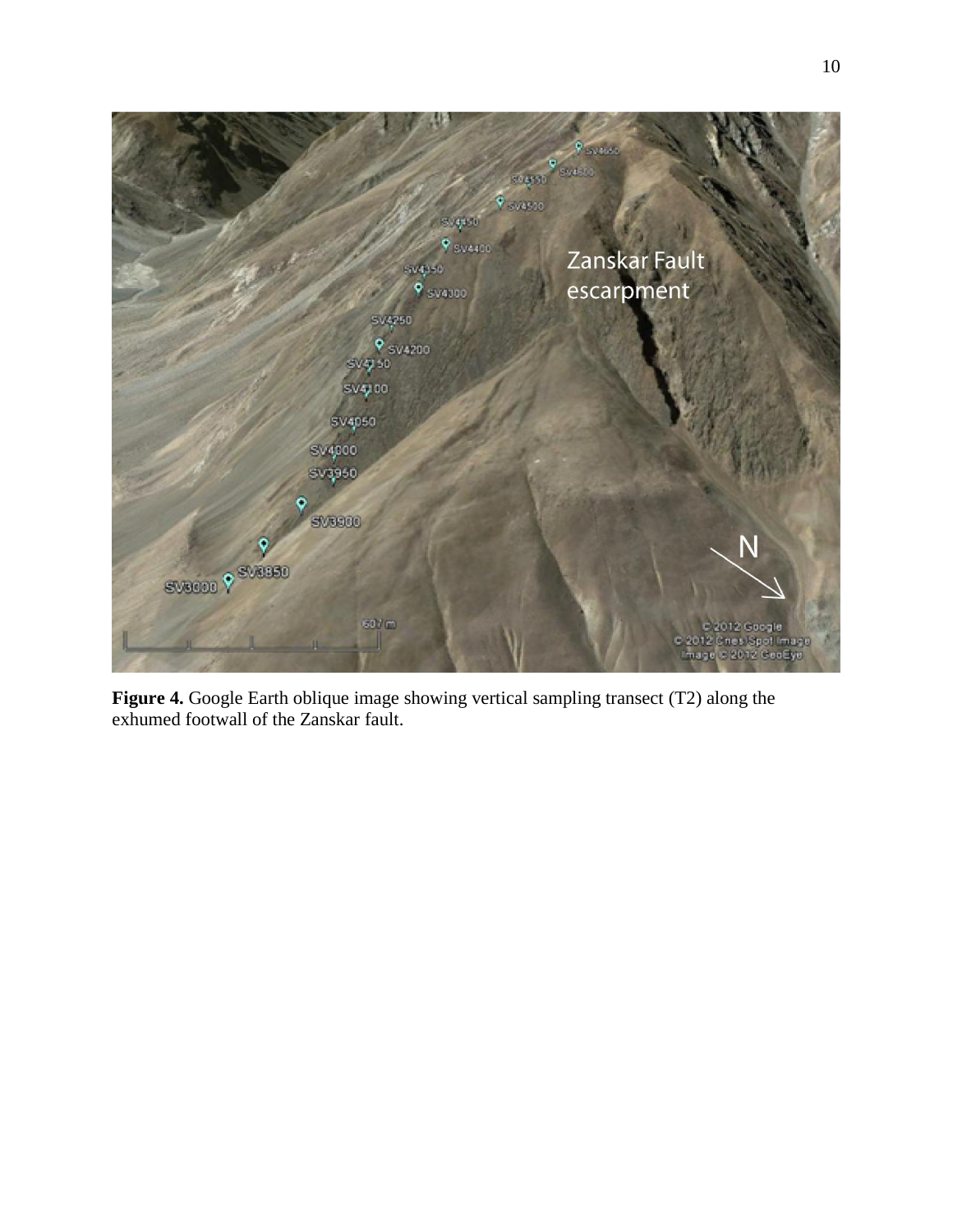

Horizontal Distance (m)

**Figure 5.** Conceptual model illustrating the location of a vertical sampling array (red dots) within the footwall of the Greater Himalayan Sequence (GHS) prior to extension (Time 0). Active normal slip along the Zanskar fault exhumes the sampling array from lower depths which are above (U-Th)/He closure temperatures (Time 1); towards the surface and below (U-Th)/He closure temperatures, samples accumulate geochemical data that record the timing of slip events. (U-Th)/He geochronometry on apatite and zircon from exposed footwall rocks provide essential time-temperature data used for constraining the slip history along the fault. Modified from Lee et al. (2011) and Stockli, (2005).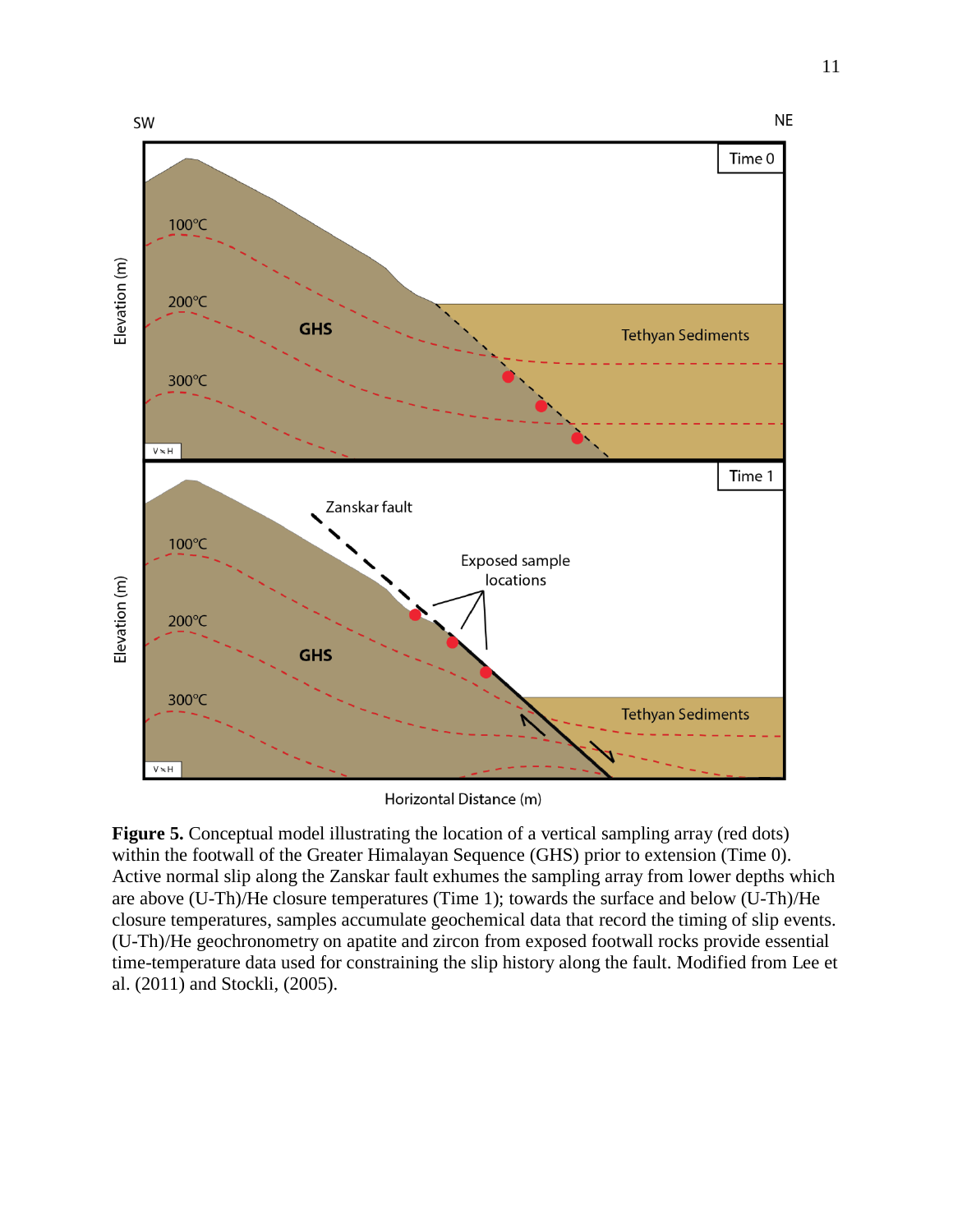### **References Cited:**

- Beaumont, C., Jamieson, R. A., Nguyen, M. H., and Lee, B., 2001, Himalayan tectonics explained by extrusion of a low-viscosity crustal channel coupled to focused surface denudation: Nature, v. 414, no. 6865, p. 738-742.
- Beaumont, C., Jamieson, R. A., Nguyen, M. H., and Medvedev, S., 2004, Crustal channel flows: 1. Numerical models with applications to the tectonics of the Himalayan-Tibetan orogen: Journal of Geophysical Research-Solid Earth, v. 109, no. B6.
- Burchfiel, B. C., and Royden, L. H., 1985, North-south extension within the convergent Himalayan region: Geology, v. 13, p. 679-682.
- Clift, P. D., 2006, Controls on the erosion of Cenozoic Asia and the flux of clastic sediment to the ocean, Earth and Planetary Science Letters, v. 241, p. 571-580.
- Dezes, P. J., Vannay, J. C., Steck, A., Bussy, F., and Cosca, M., 1999, Synorogenic extension: Quantitative constraints on the age and displacement of the Zanskar shear zone (northwest Himalaya): Geological Society of America Bulletin, v. 111, no. 3, p. 364-374.
- Epard, J.-L., and Steck, A., 2004, The Eastern prolongation of the Zanskar Shear Zone (Western Himalaya): Eclogae Geologicae Helvetiae, v. 97, no. 2, p. 193-212
- Godin, L., Grujic, D, Law, R. D., and Searle, M. P., 2006, Channel flow, ductile extrusion and exhumation in continental collision zones: an introduction. Geological Society, London, Special Publications, 268, p. 1-23.
- Harris, N., 2007, Channel flow and the Himalaya-Tibetan orogen: a critical review, Journal of the Geological Society, London, v. 164, p. 511-523.
- Harrison, T. M., Ryerson, F. J., Le Fort, A., Yin, A., and Lovera, O. M., 1997, A Late Miocene/Pliocene origin of the inverted metamorphism of the Central Himalaya, Earth and Planetary Science Letters, v. 146, E1-E7.
- Herren, E., 1987, Zanskar shear zone: Northeast-southwest extension within the Higher Himalayas (Ladakh, India): Geology, v. 15, no. 5, p. 409.
- Inger, S., 1998, Timing of an extensional detachment during convergent orogeny: New Rb-Sr geochronological data from the Zanskar shear zone, northwestern Himalaya: Geology, v. 26, no. 3, p. 223-226.
- Kumar, A., Lal, N., Jain, A., & Sorkabi, R., 1995, Late Cenozoic Quaternary Thermo-Tectonic history of Higher Himalayan Crystalline (HHC) in Kishtwar- Padar-Zanskar region, NW Himalaya: Evidence from fission track ages: Journal Geological Society of India, v. 45, April, p. 375-391.
- Lee, J., and Whitehouse, M. J., 2007, Onset of mid-crustal extensional flow in southern Tibet: Evidence from U/Pb zircon ages, Geology, v. 35, p. 45-48.